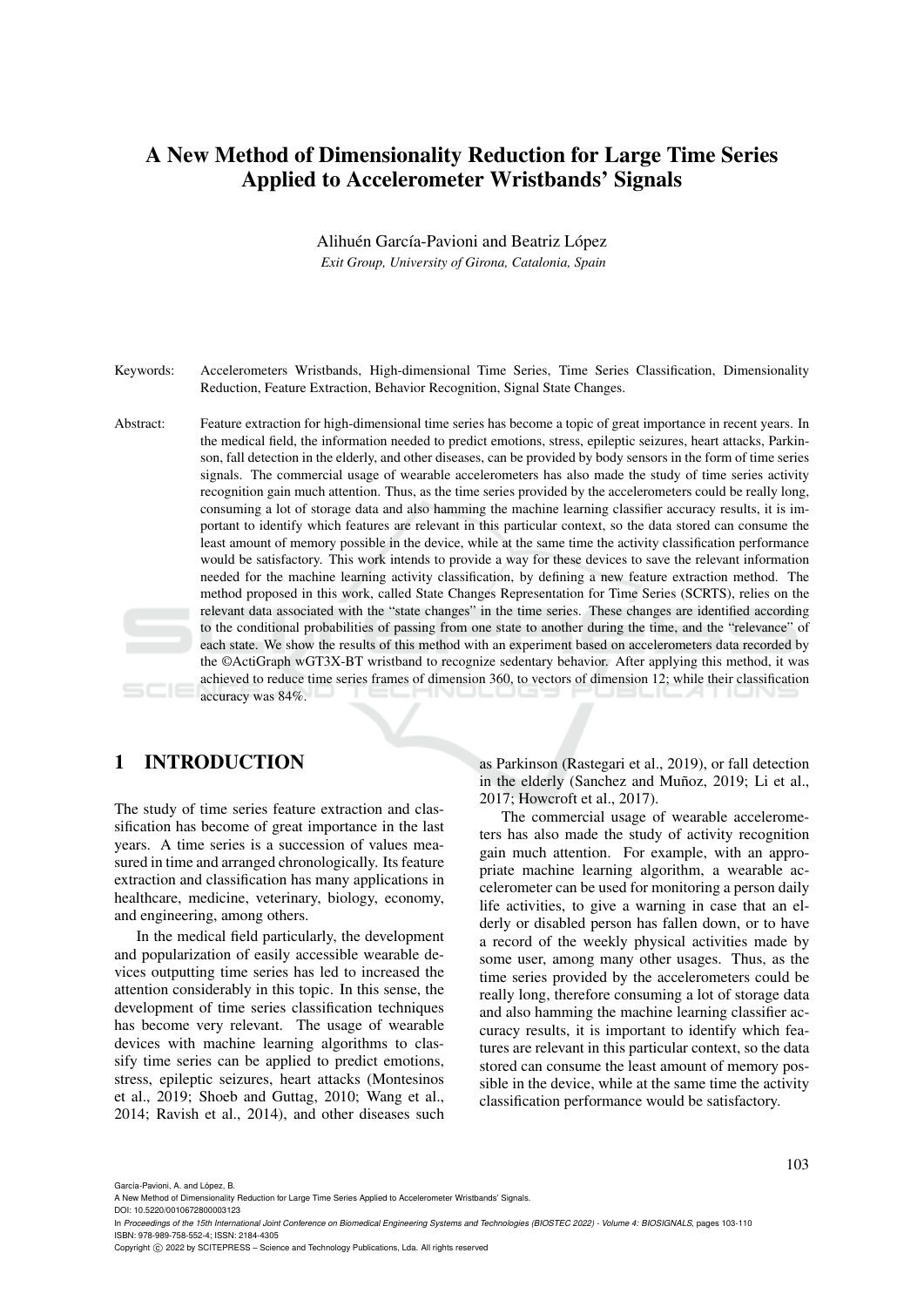This work intends to provide a way for these devices to save the relevant information, using little storage memory, by defining a new feature extraction method, called *State Changes Representation for Time Series* (SCRTS). Different to other methods in the literature, the SCRTS relies on the relevant data associated with the time series "state changes". These changes are identified according to the conditional probabilities of passing from one state to another during the time and the "relevance" of each state, providing the information needed to represent or characterize an accelerometer time series in the context of activity recognition.

To test our method we conduct an activity classification experiment with people in our lab, trying to determine when they were in the office or when they were not, based on their behaviors described through the time series provided by the usage of ©ActiGraph wGT3X-BT wristbands accelerometers. Eight PhD's and master students working at the same office in the University of Girona, wore these wristbands on their skillfully wrist for approximately 9 days, which were programmed to record a measure every ten seconds. A total of 1582 hours of time series data was collected from these devices. Then we applied the SCRTS algorithm to select the relevant data, that in the case of one-hour frames it was achieved to reduce time series frames of dimension 360 to vectors of dimension 12; and after that, we implemented an artificial neural network to do the classification, achieving an accuracy of 84%.

# 2 LITERATURE SURVEY

Time series feature extraction (TSFE) is essential for machine learning effectiveness in time series classification problems, on the one hand because it reduces the dimension of the feature space, and on the other, because it has a significant impact on the final results, since it transforms the input data in vectors easier to interpret by the machine learning classification algorithm.

There exist many different TSFE methods. The Fourier Transform (Bracewell and Bracewell, 1986) and the Wavelet Transform (Shensa, 1992), which are very classical, could be very useful applied to time series composed mostly of periodic waves, like it happens with the EEG signals, or other signals related to the light, the electricity, the image, or the sound, among others. But when it comes to analyse time series that does not present a periodic behavior, such as the data extracted from an accelerometer, this methods may not work well.

There exist other classical statistical methods for feature extraction like the Singular Value Decomposition (SVD)(Cadzow et al., 1983), the Principal Component Analysis (PCA) (Wold et al., 1987), or the Linear Discriminant Analysis (LDA) (Izenman, 2013). These methods use Linear Algebra tools for reducing the information of the input matrix. They work well for static data, but when it comes to time series, it may present some problems. We are interested in exploring the scope of selecting features that contain information about the changes, and we consider that this information is in its conditional probabilities related to the states and the relevance of each state.

In (Kate, 2016) distance-based methods like dynamic time warping (DTW) with feature-based methods like SAX are combined using DTW to create new features which are then given to a standard machine learning method. In (Zhou and Chan, 2015) a method called Multivariate Time Series Classifier (MTSC) is proposed, using conditional probabilities to create a measure that allows to discover some intra and intertemporal patterns. In this work we make use of the conditional probabilities as well, but instead of seeking for these intra and inter-temporal patterns, we seek for other features that could give a description of how much the signal has changed inside of each period, relating these changes with the activity made by the wristband's user.

In the particular case of activity classification using accelerometer data, in (Pavey et al., 2017) a random forest activity classifier to recognize four activity classes using an accelerometer wristband is developed. In (Ellis et al., 2014) a classification of four different activities using frequency and time domain features in accelerometers is made, and then in a followup work (Ellis et al., 2016), a technique using random forest and a hidden Markov model for classifying four activities is performed. In (Sasaki et al., 2016) time and frequency domain features were extracted from the accelerometers signals to be classified with random forest into five activity classes. In (Mannini and Intille, 2018) an approach for personalizing classification rules to a single person is proposed. In (Lee and Kwan, 2018) an approach to classifying physical activity using Fast Fourier Transform applied to published smartphone accelerometer data with random forest and gradient boosting is presented. In (Ahmadi et al., 2020) different machine learning algorithms to predict children's physical activity are developed and evaluated. In (Mohamed et al., 2018) the multi-label classification technique with the Label Combination using Fourier analysis for the feature extraction is proposed, investigating the role of sensor placements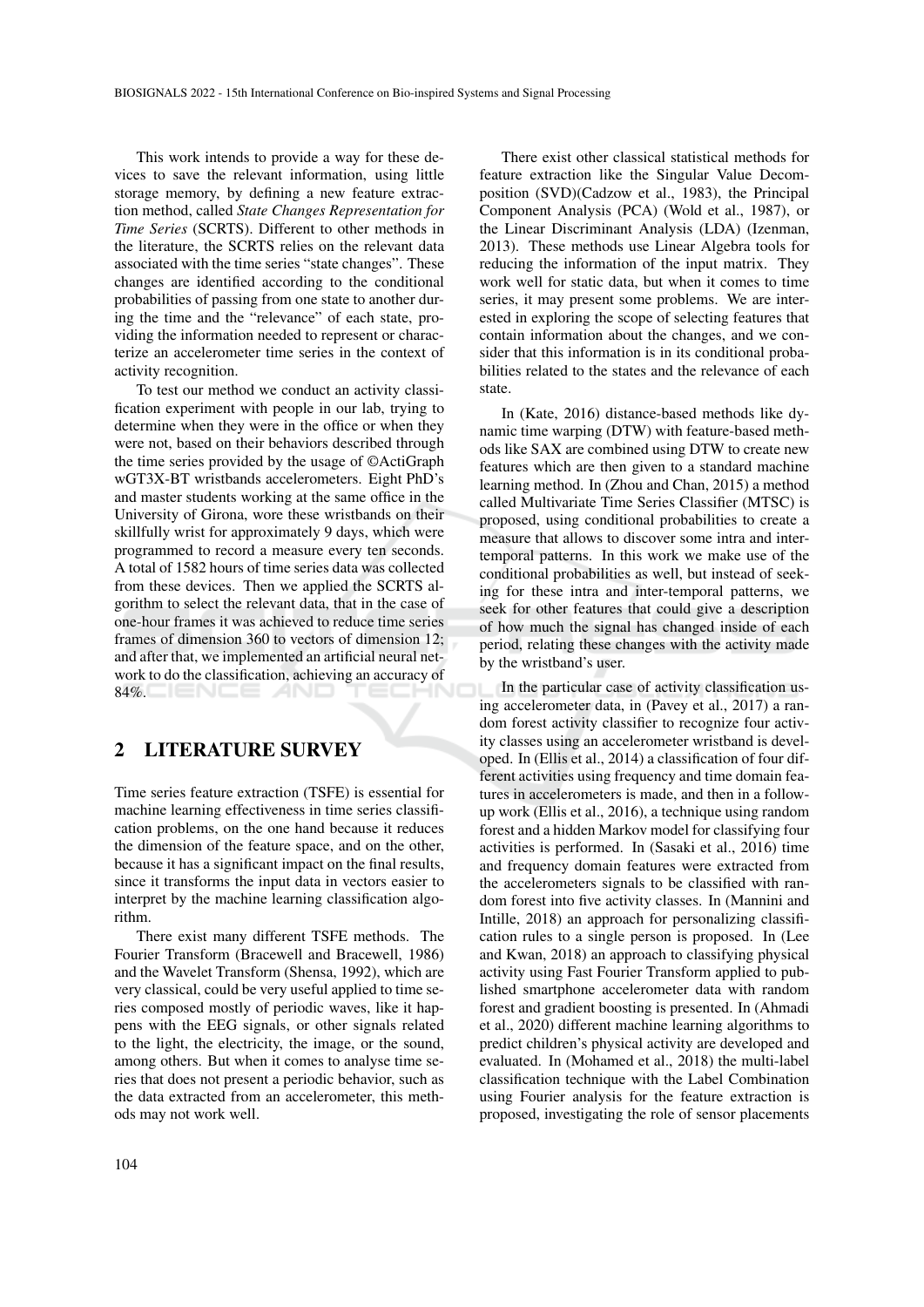for recognizing various types of physical activities. In (Wang et al., 2016) the ensemble empirical mode decomposition (EEMD)-based features is introduced, and a game theory-based feature selection method is proposed to evaluate the features. In (Zubair et al., 2016) activity classification is performed using random forest and decision tree in connection with AdaBoost. In (Tian et al., 2020) wavelet energy spectrum features and a novel feature selection method are introduced and an ensemble-based filter feature selection (EFFS) approach to optimize the feature set is proposed, using for the final classification k-nearest neighbour and support vector machine.

Although many of the presented techniques for activity classification have shown to work well, none of them has explored the scope of using the conditional probabilities between the states together with a measure of the relevance of these states, as features to be used in the machine learning classifier. Therefore, the purpose of this work is to study the scope of using this features for activity classification. The algorithm proposed for this, the SCRTS, discretizes the range of possible time series' values into different "states", and extracts the information of how these states "change" (that is to say, which values take the conditional probabilities), and how much importance, or "weight", these states had in the frames that we want to classify.

of dimension *d* equal to the number of samples in it. Then, we denote each frame as a vector *F* such that:

$$
F = (VM_i)_{i \le d}.\tag{2}
$$

Therefore, in the experiment presented in this work, as every value is given every ten seconds (i.e.,  $\tau = 10$  seconds), if for example we choose our  $T = 60$ minutes, we have that each frame has a dimension of  $d = 360.$ 

### 3.3 Discretization

There are many different methods for *time series temporal discretization* (Moskovitch and Shahar, 2015; Azulay et al., 2007), which involves to obtain a sequence of *states* from a numerical time series. These states are domain dependent. This means that, if we look at the time series, with axis *y* being the vector magnitude values and axis  $x$  the time, then the  $y$  axis is divided by several *cut points* into *n* intervals, each of them representing a state.

Formally, given a set of cut points

$$
CP = \{cp_0, cp_1, \dots, cp_n\},\tag{3}
$$

we can generate a set  $\Sigma$  of *n* states, each state  $S_i \in$ Σ representing an interval of the vector magnitudes values made by the cut points, as follows:

$$
S_1 = [cp_0, cp_1),S_2 = [cp_1, cp_2),..
$$
 (4)  
1)  
1  
1  
1  
2  
1  
2  
1  
3  
5<sub>n</sub> = [cp<sub>n-1</sub>, cp<sub>n</sub>],

where  $cp_0$  and  $cp_n$  are the time series' minimum and maximum values respectively.

We say that a vector magnitude  $VM$  is of state  $S_i$ , when  $VM \in S_i$ , that is to say, when  $cp_{i-1} \le VM \le cp_i$ . Consistently, given a set of states  $\Sigma$ , we can represent each frame *F* by a sequence of states

$$
S(F) = \{S^1, S^2, \dots, S^d\},\tag{5}
$$

where  $S^t \in \Sigma$ , and the supra-index *t* indicates the chronological position of the state in the frame.

## 3.4 Conditional Probabilities

Given a frame *F* of our time-signal represented by  $S(F) = \{S^1, S^2, \ldots, S^d\}$ , the *conditional probability* of getting state  $S^{t+1} = b$  after being in state  $S^t = a$ , with  $a, b \in \Sigma$ , is defined as

$$
Prob(S^{t+1} = b \mid S^t = a) = \frac{Frec(a, b)}{Frec(a)},
$$
 (6)

# 3 METHODOLOGY

Fig. 1 shows the different steps of the methodology, detailed in this section.

# 3.1 Data Collection

A time series is a succession of values measured in time and arranged chronologically. As we made use of accelerometers to obtain the data, we refer to the values of the time series as *vector magnitudes*, and we refer to a vector magnitude value as *VM*, which is defined as

$$
VM = \sqrt{(a_x)^2 + (a_y)^2 + (a_z)^2},
$$
 (1)

were  $a_x$ ,  $a_y$ ,  $a_z$  are the accelerations measured by the wristband in axis  $x, y, z$  respectively. We refer as  $\tau$  to the time frequency with which these vectors magnitudes are displayed by the device.

### 3.2 Division Into Frames

Every time signal was divided in frames of *T* minutes. So far, every frame is represented by a vector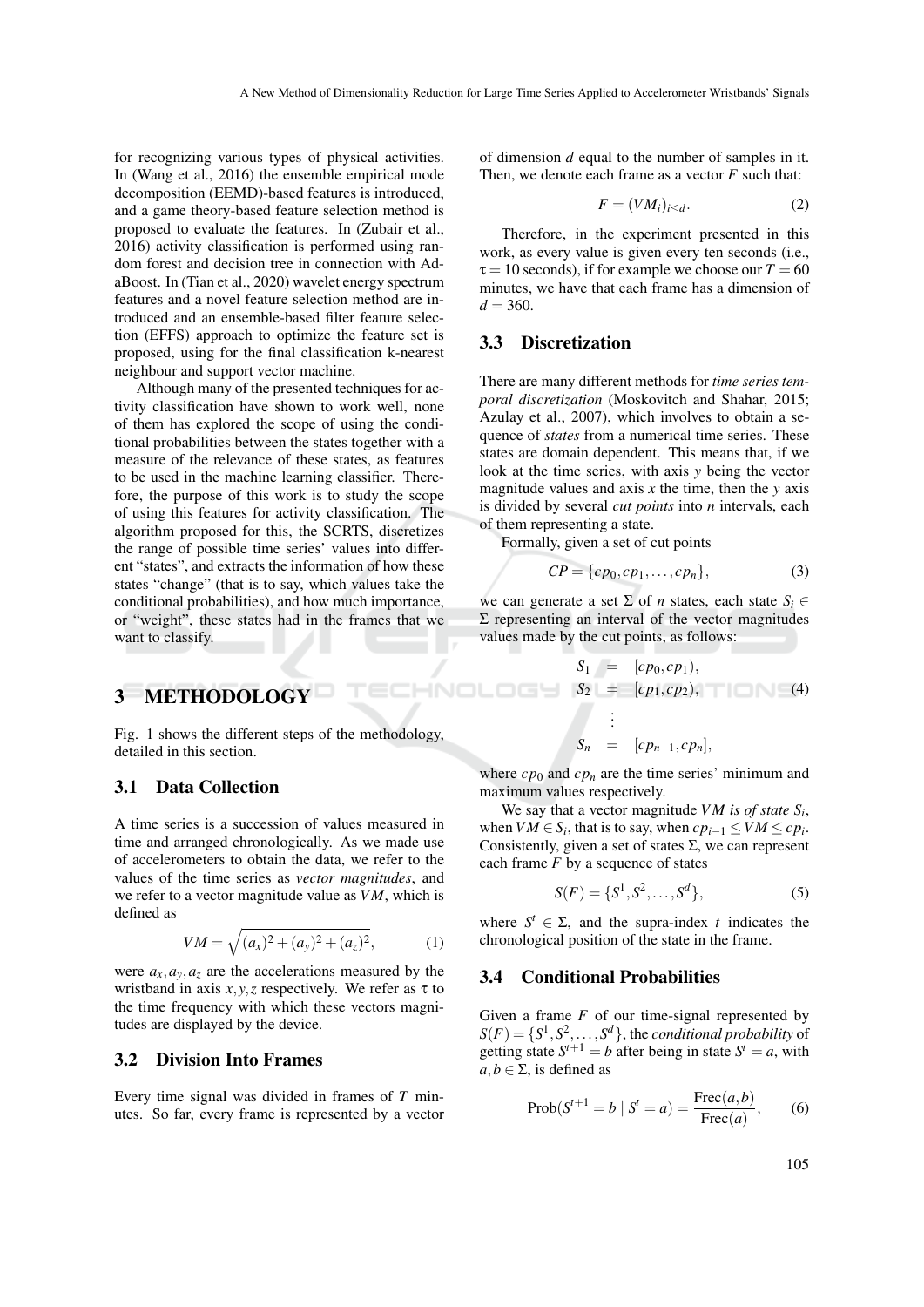BIOSIGNALS 2022 - 15th International Conference on Bio-inspired Systems and Signal Processing



Figure 1: SCRTS steps.

such that  $1 \le t \le d-1$ , being Frec $(a,b)$  the number of times that *a* is followed by *b* in  $S(F)$  =  $\{S^1, S^2, \ldots, S^d\}$ , and Frec $(a)$  the number of times that *a* appears in  $\{S^1, S^2, \ldots, S^{d-1}\}.$ 

Therefore, we calculate every conditional probability for each frame, which gives us a total of  $n^2$ features per frame in each case. Thus, we use these features for making a new vector for representing the information contained in frame *F*. We call  $C(F)$  to refer to the vector of all the conditional probabilities of *F*.

 $C(F)$  reflect the "jumps" from one state to another, giving a description of the changes or the "stays", showing which jumps were more common in *F*, and which states stay longer without changing.

### 3.5 States Relevance Features

But  $C(F)$  does not give any information about the "relevance" of each state in the time series, or about which of them have appeared a greater number of times. Though, if we want to create a vector that contains most of the state's changes relevant features, then we should probably include relevant data regarding to the states appearance in the frame. To that end, we make usage of two features: the *state probability*, and the *state weight*.

#### 3.5.1 State Probability

For each  $S_i \in \Sigma$ , the *probability of state*  $S_i$  to come out in frame *F* is:

$$
P(S_i) = \frac{\text{Free}(S_i)}{d}.
$$
 (7)

Therefore, we refer to the set of all the state probabilities of a frame  $F$  as  $P(F)$ , that is to say

$$
P(F) = \{P(S_1), P(S_2), \dots, P(S_n)\}.
$$
 (8)

#### 3.5.2 State Weight

As we already said in (4), for every state  $S_i \in \Sigma$ , we have a  $cp_{i-1}$  and a  $cp_i$  indicating the rang for a vector magnitude *VM* to be labelled as state  $S_i$ . Then, we define the *midpoint* of each state  $S_i \in \Sigma$  as

$$
\text{mid}_i = \frac{(cp_i + cp_{i-1})}{2}.
$$
\n(9)

The *distance from the midpoint to the top* of state  $S_i$  is

$$
dis_i = |mid_i - cp_i| (= |mid_i - cp_{i-1}|).
$$
 (10)

Now, for every *VM* belonging to a state *S<sup>i</sup>* we can define the *normalized inverted distance* of *VM* to it's respective midpoint mid*<sup>i</sup>* of *S<sup>i</sup>* , as

$$
NID_i(VM) = \frac{-|mid_i - VM|}{dis_i} + 1.
$$
 (11)

For the reader familiar with statistics, the normalized inverted distance is similar to the z-score function (Kreyszig, 2009). The difference is that the normalized inverted distance is like making 1−z-score, but instead of dividing by the standard deviation, in the normalized inverted distance we divide by the distance from the midpoint to the top of its respective state interval.

The importance of the  $NID_i$  is that it gives and idea of how "weighted" *VM* is for state *S<sup>i</sup>* . If *VM* lies in the midpoint of the state  $S_i$ , the NID<sub>*i*</sub> is 1, which is the maximum value possible; and the further it lies from the midpoint, the lower the  $NID_i$  is, being 0 at the lower and upper values of  $S_i$ , that is to say,

$$
NID_i(mid_i) = 1;
$$
 (12)

$$
NID_i(cp_i) = NID_i(cp_{i-1}) = 0.
$$
 (13)

Thus, if we sum all the NID*i*'s of all the vector magnitudes laying in a state  $S_i \in \Sigma$  for a frame *F*, and we normalize the result, then we have a notion of how much "weight" or relevance has  $S_i$  in  $F$ . Let's say that  $Q(S_i) = \{VM_1, VM_2, \ldots, VM_a\}$  is the set of all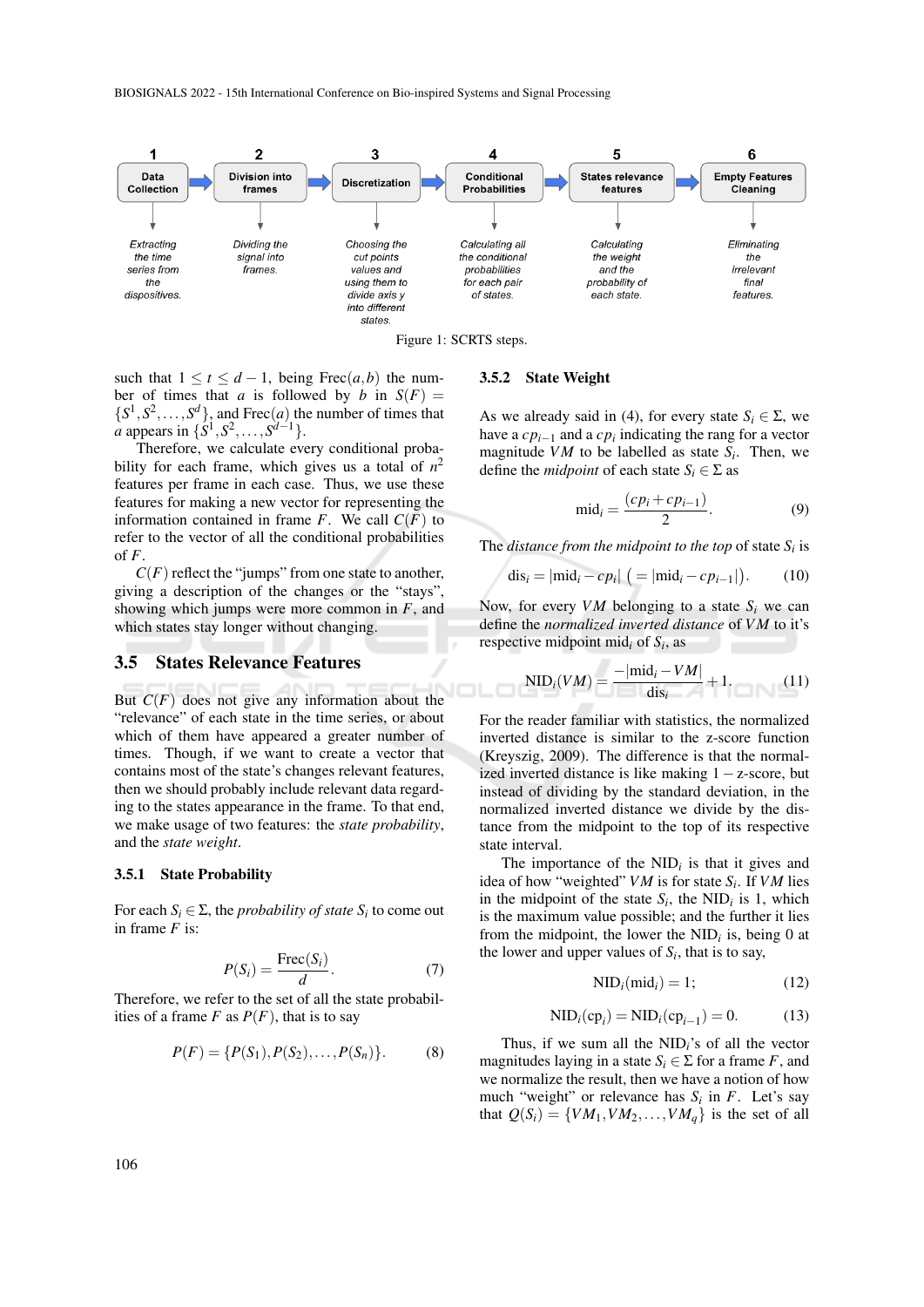the vector magnitudes of the frame *F* laying in state  $S_i$ , then, we define the *weight* of state  $S_i$  in *F* as

$$
W(S_i) = \begin{cases} \frac{\sum_{j=1}^{q} \text{NID}_i(VM_j)}{d}, & \text{if } Q(S_i) \neq \emptyset; \\ 0, & \text{if } Q(S_i) = \emptyset; \end{cases}
$$
 (14)

where *d* is the amount of vector magnitudes in  $F =$  $(VM_j)_{j \leq d}$ . We refer to all the state weights of a frame *F* as  $\overline{W(F)}$ , that is to say

$$
W(F) = \{W(S_1), W(S_2), \dots, W(S_n)\},\tag{15}
$$

with *n* being the number of states in  $\Sigma$  (as we already said in  $(4)$ ).

Though, the dimension of these vectors depend on the number of states. Let's call  $dim(V)$  to the function that returns the dimension of a vector *V*, then

$$
dim(C(F)) = n^2; \t(16)
$$

$$
dim(P(F)) = dim(W(F)) = n.
$$
 (17)

Finally, we call as the *representation vector R*(*F*) to the vector containing the features selected to represent *F* according to our method. These features are:  $C(F)$ ,  $P(F)$  and  $W(F)$ . Though, the dimension of  $R(F)$  is

 $dim(R(F)) = n^2 + 2n.$  (18)

# 3.6 Empty Features Cleaning

The SCRTS is, as the name says it, a method for representing time series. This is to say that our goal is to extract all the relevant data of all the frames involved so they can be used as a matrix for a machine learning algorithm. This matrix has every  $R(F)$  of each frame *F* as rows. So each column of the matrix represents a different feature of the frames. Therefore, there is a column for each conditional probability, one for every weight, etc. If one of these columns has more than a 75% of zeros means that the features of the column are not relevant for representing the time series and it could bring some noise for the machine learning performance, then we delete it. This process will probably reduce the dimension of the training-test matrix even more. As a result, the representation vector of each frame will probably reduce its dimensionality.

## 4 EXPERIMENTAL SETUP

To test our method, we conduct an experiment with people in our lab, trying to determine when they were in the office or when they were not, based on their behaviors described through the time series provided by the usage of ©ActiGraph wGT3X-BT wristbands accelerometers.

Eight PhD's and master students working at the same office in the University of Girona, wore these wristbands on their skillfully wrist for approximately 9 days, which were programmed to record a measure every ten seconds (i.e.,  $\tau = 10$  seconds). A total of 1582 hours of time series data was collected from these devices.

The subjects were asked to take note of their office check-in and check-out times for each day using the wristband. Next, when dividing the signal into frames of *T* minutes duration, each frame was labeled with 1 if the subject was more than half of that time at the office, or with 0 otherwise.

We chose Freedson Adult 1998 cut points provided by ActiLife (Freedson et al., 1998) for the discretization, which give us a total of 5 states (i.e.,  $n = 5$ )<sup>1</sup>.

## 4.1 Classification

The classification of frames between classes  $\{0,1\}$ was made using sequential Artificial Neural Networks  $(ANN)^2$ . It had 8 hidden layers of 12 nodes and the Relu activation function in each layer. The output layer was a dense layer with 2 nodes and the Sigmoid activation function. The optimizer was Adam with a learning rate of 0.001 units; the loss function was the binary crossentropy and the number of epochs was 40.

No overlapping was applied in the frames division. All the data frames were randomly shuffle together and split into the training set (75%) and the test set (25%). We applied random oversampling (Ling and Li, 1998) to level the quantity of frames in the training set labeled with 1 with the ones labeled with 0. The accuracy, the true positive rate (TPR) and the true negative rate (TNR), were calculated using the test set. This procedure was executed 20 times, and the final results were calculated as the average of the results obtained in each of the 20 performances.

## 5 RESULTS

We applied the SCRTS to the data of all the wristbands together. The results achieved have been compared with the ones obtained from the same physio-

<sup>&</sup>lt;sup>1</sup>We also tried with the cut points provided by Actilife called *Freedson Adult VM3 2011, Trost Toddler 2011,* and *Troiano 2008*, but Freedson Adult 1998 were the ones which gave us better results in this experiment.

<sup>2</sup>We also tested other architectures, as LSTM and SVM, with similar results.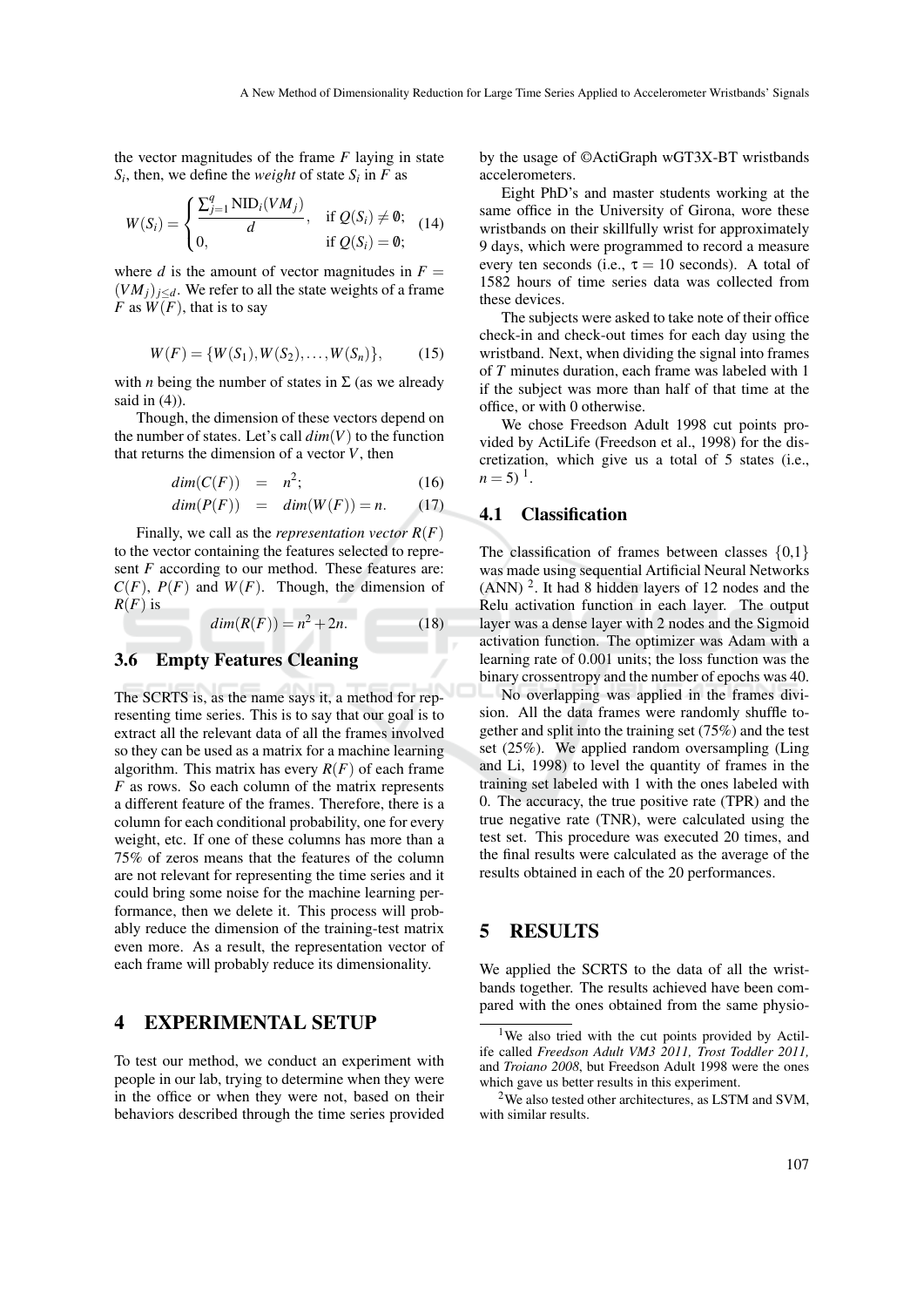logical signals without any feature extraction method, that is, using the raw data directly. Different frame lengths were explored:  $T = 15$ ,  $T = 30$  and  $T = 60$ minutes. The results with the final dimension of the vectors representing the frames for the classification (Dim.), the accuracy (Acc.), the true positive rate (TPR) and the true negative rate (TNR) are provided in Table 1.

The first aspect to notice looking at this table is that working with the SCRTS gave much better results than working with the raw data, specially for long periods. One other thing is that the dimensionality reduction with the SCRTS is considerable compared to the raw data. In the best case  $(T = 60)$ , the dimension of each frame was reduced from 360 to 12 with the SCRTS, while the accuracy was 84%, the TPR 81%, and the TNR 84%.

In Table 2 it is shown the results obtained after applying the SCRTS to the data of each wristband (W) individually, with  $T = 60$  minutes. It could be seen that the SCRTS also works well in the classification of the time series individually.

The different works in the literature on activity classification using accelerometers, show that the accuracy varies considerably depending on the area of the body where the devices were worn, as well as the activity to be classified. In (Pavey et al., 2017) a random forest activity classifier for recognize four activity classes (sedentary, stationary plus, walking, and running) using an accelerometer wristband was developed, having an accuracy of 80.1%, 95.7%, 91.7%, and 93.7%, respectively. In (Ellis et al., 2014) a classification of four activities (household duties, stair climbing, walking, and running) using frequency and time domain features was made, wearing the devices on the hip and later on the wrist, having an overall accuracy of 92.7% and 87.5%, respectively. In a followup work (Ellis et al., 2016), a technique using random forest and a hidden Markov model for classifying four activities (sitting, standing, walking/running, and riding in a vehicle) was performed, using again the devices on the hip and then on the wrist, obtained an average of 89.4% and 84.6% balanced accuracy over the four activities, respectively. In (Sasaki et al., 2016) time and frequency domain features were extracted from the accelerometers signals used on the hip, wrist, and ankle, to be classified with random forest into five activity classes (sedentary, standing, household chores, locomotion, and recreational activities), having an accuracy of 87%, 84%, and 89% for the hip, wrist, and ankle models, respectively. Then, looking at the accuracy of these works performing activity classification using wearable accelerometers (in the hip, the wrist, or the ankle) in general, it can be seen

that the accuracy of the SCRTS algorithm applied to the experiment explained in this work, is as good as the ones obtained in these other works, although some are slightly better. But looking specifically at the ones using accelerometers wristbands for classifying sedentary activities, it can be concluded that the accuracy is in the same level, and in addition, a significant dimensionality reduction was achieved, exploring also the usage of conditional probabilities between states, and what we defined as "state weights", as the features used in the machine learning classifier.

### 5.1 Discussion

The SCRTS algorithm has shown to have a good performance in sedentary behaviors recognition using accelerometers wristbands, as well as reducing significantly the dimension of the frames. Even though, it can probably be further improved in future works.

The SCRTS is an algorithm that combines a time series discretization together with the computation of its conditional probabilities and weights to represent the features to use in the machine learning algorithm. Different results in the accuracy could be obtained changing the discretization or the classification algorithm. In this work we tried four different cut points provided by Actilife, showing only the best results with the cut points that suited better. We also tried with Long short-term memory (LSTM) classification algorithm and Support Vector Machine (SVM), obtaining no better results than applying the ANN architecture. This means that another discretization techniques could be applied (Moskovitch and Shahar, 2015; Azulay et al., 2007), as well as another machine learning classification algorithms or architectures, seeking to improve the accuracy.

Another consideration to take into account is that when the participants were at the office, they went to lunch, to the bathroom or did other activities besides being working at their desks, wearing the wristbands at all times. These activities are also in the period labeled as they were at their desks, so it could bring some noise to the experiment. If these particular periods were discarded (which is not possible with the data we collected), the accuracy could probably be improved.

Also, it should be noted that the particular time we all had to live facing the pandemic of COVID-19, put some limitations to this work as well. The experiment was performed a few weeks before the confinement was enacted in Spain, which generated too many complications to get more data later on. We have been able to get 8 persons to wear the accelerometers wristbands for around 9 days. Although it may be seen as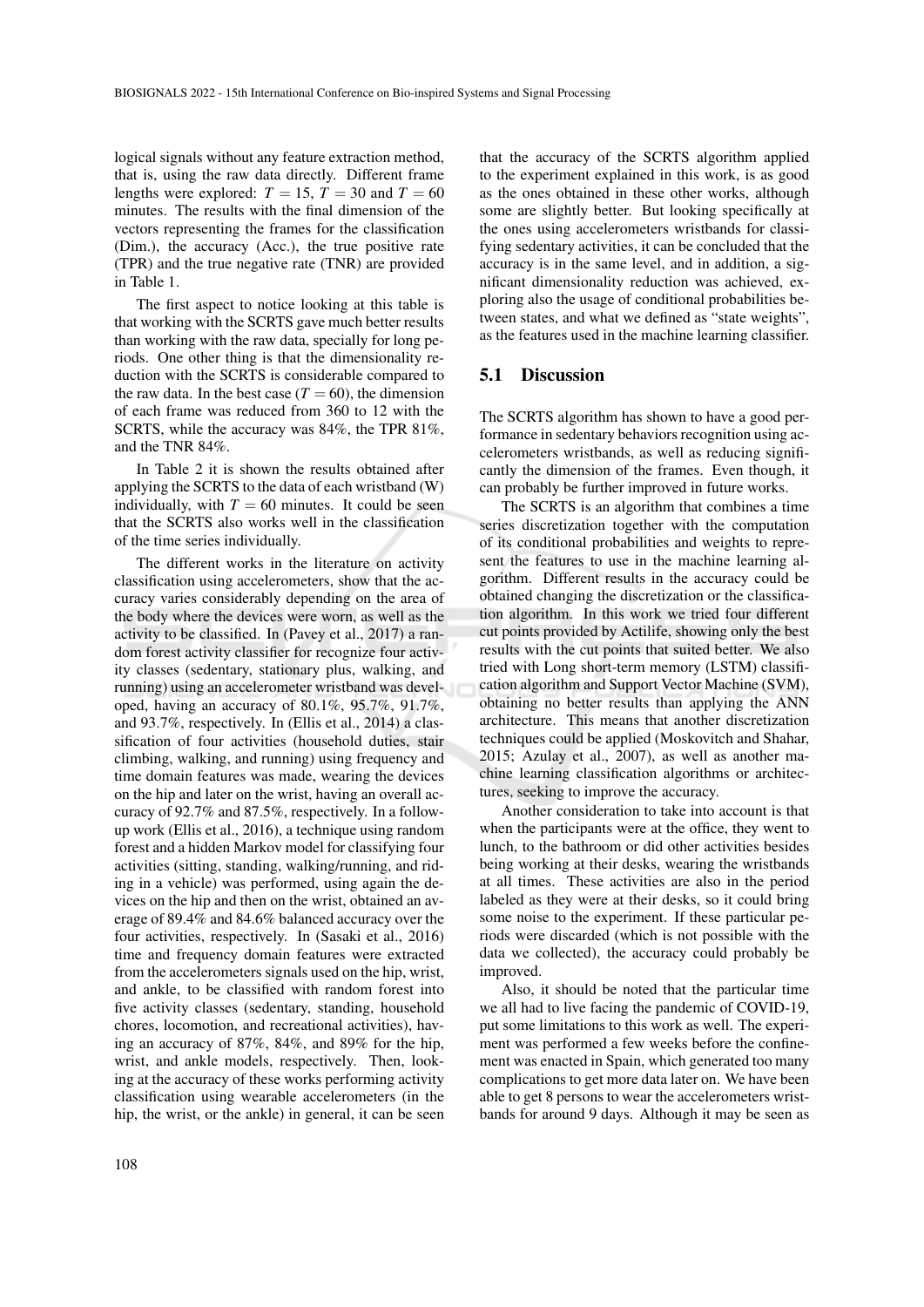|              | $T$ (min.) | Dim. | Acc. $(\%)$ | TPR $(\%)$ | TNR $(\%)$ |  |
|--------------|------------|------|-------------|------------|------------|--|
|              | 15         |      | 79          | 83         | 78         |  |
| <b>SCRTS</b> | 30         |      |             | 82         |            |  |
|              | 60         | 12   | 84          | 81         | 85         |  |
| Raw          | 15         | 90   | 81          | 42         | 86         |  |
| Data         | 30         | 180  | 80          | 42         | 86         |  |
|              | 60         | 360  | 16          |            |            |  |

Table 1: Results comparison using the SCRTS and the raw data.

| Table 2: Results of SCRTS applied to each wristband individually. |  |  |  |  |  |
|-------------------------------------------------------------------|--|--|--|--|--|
|-------------------------------------------------------------------|--|--|--|--|--|

|              | W1 |    | W3 | W4  | W5. | W6- | W7 | W8 |
|--------------|----|----|----|-----|-----|-----|----|----|
| Acc. $(\% )$ | 84 |    |    |     | 89  | 83  | 89 |    |
| TPR $(\%)$   |    | 91 |    | 96  | 98  | 94  | 67 |    |
| $TNR(\%)$    | 86 |    |    | ହ୍ମ | 87  | 80  | 96 |    |

not enough data since 8 participants is not much, it is not the number of participants what really matters for this experiment, but the number of long duration frames acquired for the classification. The time series collected represent a total of 1582 one-hour frames, which we consider good enough to show a first scope of the SCRTS algorithm. However, only two classification activities were performed by the participants. Therefore, we are looking forward to try this algorithm with some other data sets collected in a different context.

# 6 CONCLUSIONS AND FUTURE **WORK**

In this work we proposed a new method for dimensionality reduction, the SCRTS, based on representing how the signal information changes according to different states. In particular, state changes are modeled with conditional probabilities, state probabilities and *state weights*, which are used as features for the machine learning classification. This method has been shown to work very well in a long time series classification problem. The classification for 60 minutes frames gave an accuracy of 84%, a TPR of 81%, and a TNR of 85%, while showing a lot of effectiveness for storage, since it reduced the original data of dimension 360, to a vector of dimension 12.

This experiment was done with accelerometers wristbands, which return one-channel time series per user. In futures works we will try this technique with the data collected by other wearable devices measuring other body features, such as the electrocardiogram, the respiration, the skin temperature, the blood volume pulse or the electrodermal activity. These wearable devices return multi-channel time series for each user, which add some complexity to our technique, so it will require some new treatments.

# ACKNOWLEDGEMENTS

This work was carry out with the support of the Generalitat de Catalunya 2017 SGR 1551, and funded by the Grants for the recruitment of new research staff (FI), provided by the Agència de Gestió d'Ajuts Universitaris i de Recerca (AGAUR).

We also thanks to the anonymous reviewers for their feedback to improve this paper, as well as the members of the ExiT Grup from the University of Girona, to which the authors of this work belong.

# **REFERENCES**

- Ahmadi, M. N., Pfeiffer, K. A., and Trost, S. G. (2020). Physical activity classification in youth using raw accelerometer data from the hip. *Measurement in Physical Education and Exercise Science*, 24(2):129–136.
- Azulay, R., Moskovitch, R., Stopel, D., Verduijn, M., De Jonge, E., and Shahar, Y. (2007). Temporal discretization of medical time series-a comparative study. In *IDAMAP 2007 workshop*.
- Bracewell, R. N. and Bracewell, R. N. (1986). *The Fourier transform and its applications*, volume 31999. McGraw-Hill New York.
- Cadzow, J. A., Baseghi, B., and Hsu, T. (1983). Singularvalue decomposition approach to time series modelling. In *IEE Proceedings F (Communications, Radar and Signal Processing)*, volume 130, pages 202–210. IET.
- Ellis, K., Kerr, J., Godbole, S., Lanckriet, G., Wing, D., and Marshall, S. (2014). A random forest classifier for the prediction of energy expenditure and type of physical activity from wrist and hip accelerometers. *Physiological measurement*, 35(11):2191.